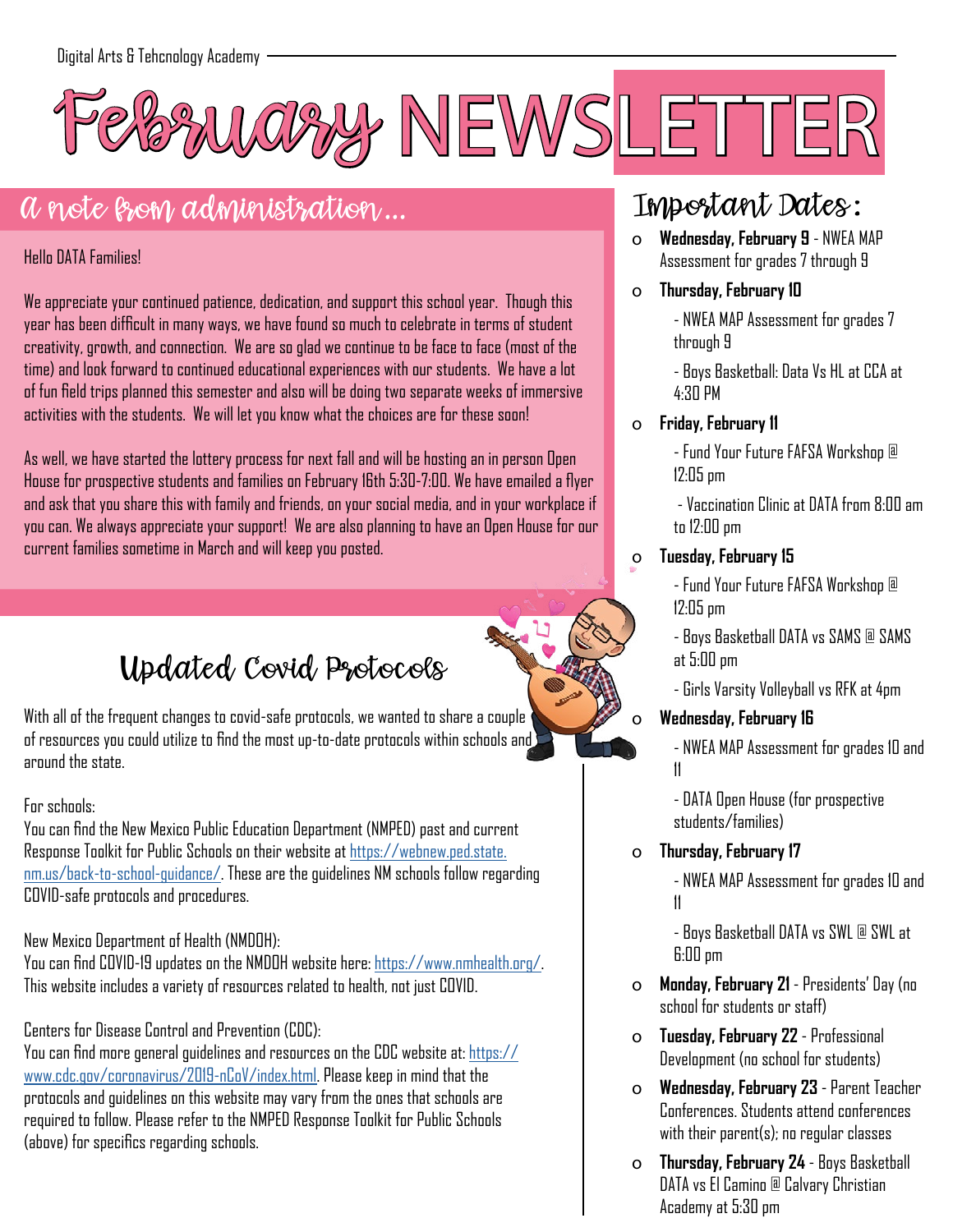# Vaccination Clinic

Charter School Nursing Services (CSNS) has organized a vaccination clinic to be held at DATA Friday, February 11th from 8:00-12:00 for all students, faculty and families of DATA. In collaboration with Charter School Nursing Services, DATA will be offering the Flu Vaccine, COVID-19 Vaccine (for persons 5 years and older) and the COVID-19 Booster (criteria include persons 12 and older).

In preparation for the clinic, the CSNS is asking for specific information and the number of vaccines to bring. Please take 1-2 minutes to fill out the survey if you are interested in

coming to DATA for your vaccination and let us know which vaccine(s) you will need.

NOTE: Only those wishing to be vaccinated will need to complete this survey. The CSNS is able to vaccinate children without their parents present provided the parent has signed the child's consent form ahead of time. I will send that form as

the vaccination clinic date draws near. <https://forms.gle/nr5DX9fswKxf4hKWA>



Thank you!

### DATA Parent Night

DATA would like to welcome students and their families to an in-person Parent Night event taking place on campus next month! The UNM LGBTQ Resource Center will be joining us at DATA Charter School on Thursday, March 3rd for an

informative, and interactive discussion on how we, the DATA community, can be more open and inclusive for our LGBTQ community.

The University of New Mexico is committed to being an equitable and diverse climate on campus. The LGBTQ Resource Center has worked with entities such the Office



of Equal Opportunity, the UNM Policy Office, and others to create policy and procedure to ensure that Trans and Gender Non-Conforming students have equitable access to education, teaching, and employment on campus.

# Interested in Volunteering?

DATA is always welcome to having parent/family/community volunteers for school-wide events, field trips, contribution to our Equity Council, and so much more! If you are interested in volunteering, you can fill out the [Parent Volunteer Google Form](https://docs.google.com/forms/d/e/1FAIpQLSfCuqEbQob7ZbD1UOfNKqp6lelzhSiMefRVKvhj5lY98qTk6w/viewform?usp=sf_link), or print out a [physical copy](https://docs.google.com/document/d/1kyBX653RY3qbKiht46LTihq0brcO8emAkHvgU_X7Zhs/edit?usp=sharing) and return it to the school in person.

If you are a family member, parent, or community member who might be undocumented, and you wish to volunteer, please contact APS Applicant Processing by phone at (505) 889-4820 or by email at aprequest@aps. edu for more information.

### Developing Student Self-Awareness

It is important to understand that school is not the only place that learning and understanding ones self takes place. With that being said, we would like to share some resources that can be utilized by parents and students at home too! The Passion First Mindset teaches us that we are all unique expressions of human existence. It's vital to find out what our individual strengths and talents are so that we might connect them with our goals and visions for the future. In this mindset, we work with students to understand their unique gifts, their skills and strengths, and how to share them with the world to the maximum extent possible. Not only will they explore their interests, they will begin to identify their core values and what they stand for. The next step is helping them learn how to make their dreams into reality, tapping into both the courage and perseverance needed to overcome any challenges they encounter in pursuit of the lives they desire.

We encourage you to read through the [Passion First Parent Newsletter](https://www.7mindsetsportal.com/wp-content/uploads/2018/01/Parent_Zone/NewsLetters/English/Parent-Newsletter-Passion-First.pdf) and dive into some of the activities that will help both you and your child identify strengths, interests, and core values!

### High School Student Robotics Opportunity

The Manzano Teen Tech Center/Community Robotics Shop is recruiting high school students (public, charter, private or home school),

 to join its community FIRST Robotics Competition team. Students will construct  $a$  4-50 tall robot weighing up to 150 lbs. and compete in matches involving six robots. Students work with adult mentors to design, build and program their robots. Contact Christi to sign up a student.

 Questions to Christi Forsythe ccforsy@sandia.gov / 505-410-6215.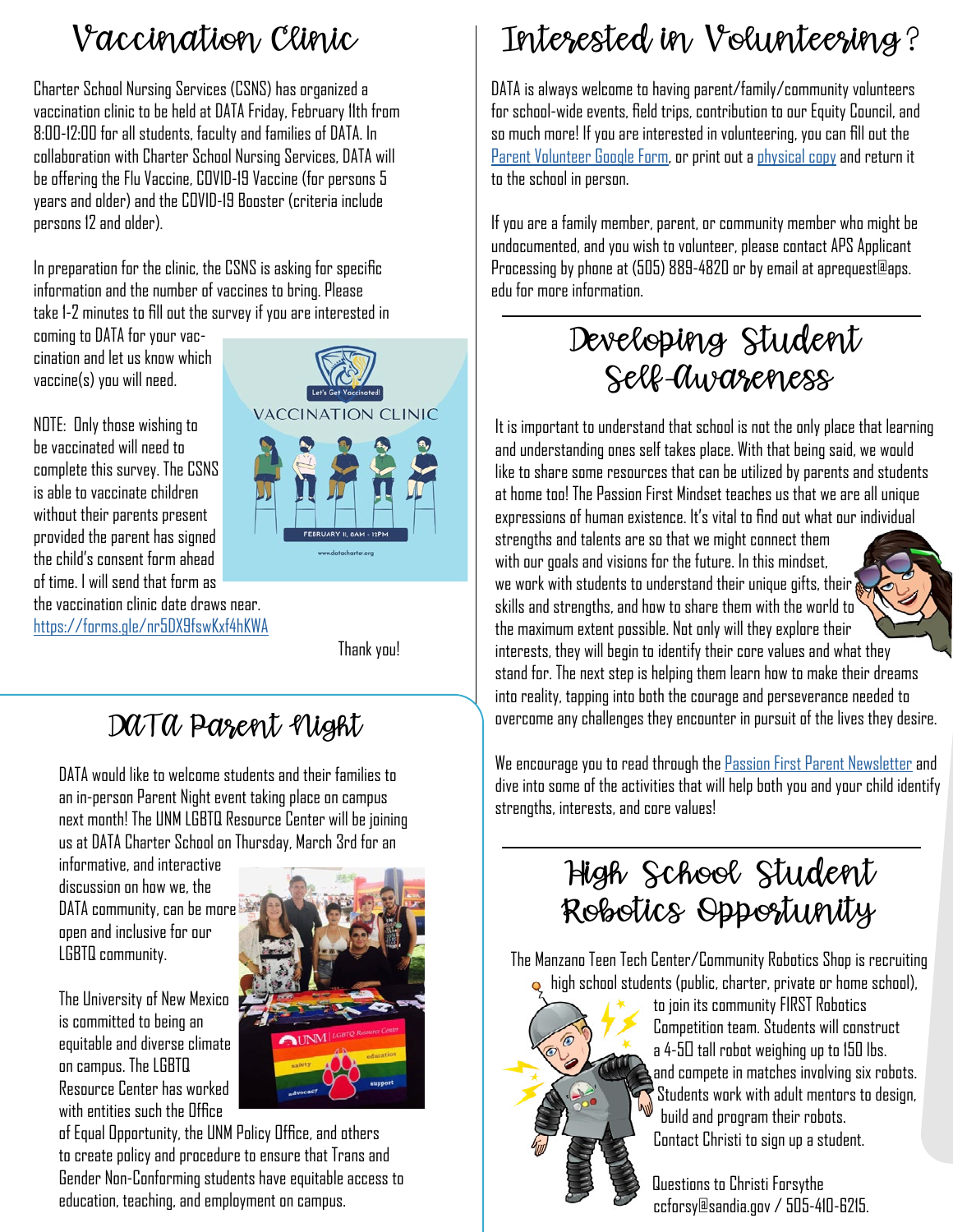### ASVAB Testing

Are you possibly interested in a military career? If there's a slight chance that you are, you should sign up for the ASVAB test taking place Wednesday, February 9th. There are limited slots available, so reach out to Ms. Reeder asap. There's a few different practice tests online so you can get an idea of what it looks like: <https://asvab-prep.com/>

It's also good to sign up for extra tests like this if you occasionally get test anxiety, just for the practice ! Good luck!

## Student Spotlight

Ms. Lawson's Q2 Freshmen got their creative juices flowing by creating India Ink Monster Characters. Students used India ink and created a pattern using a straw or air duster to splatter the ink across the page. Then using a pencil, oil pastels, markers, and colored pencils, created a character